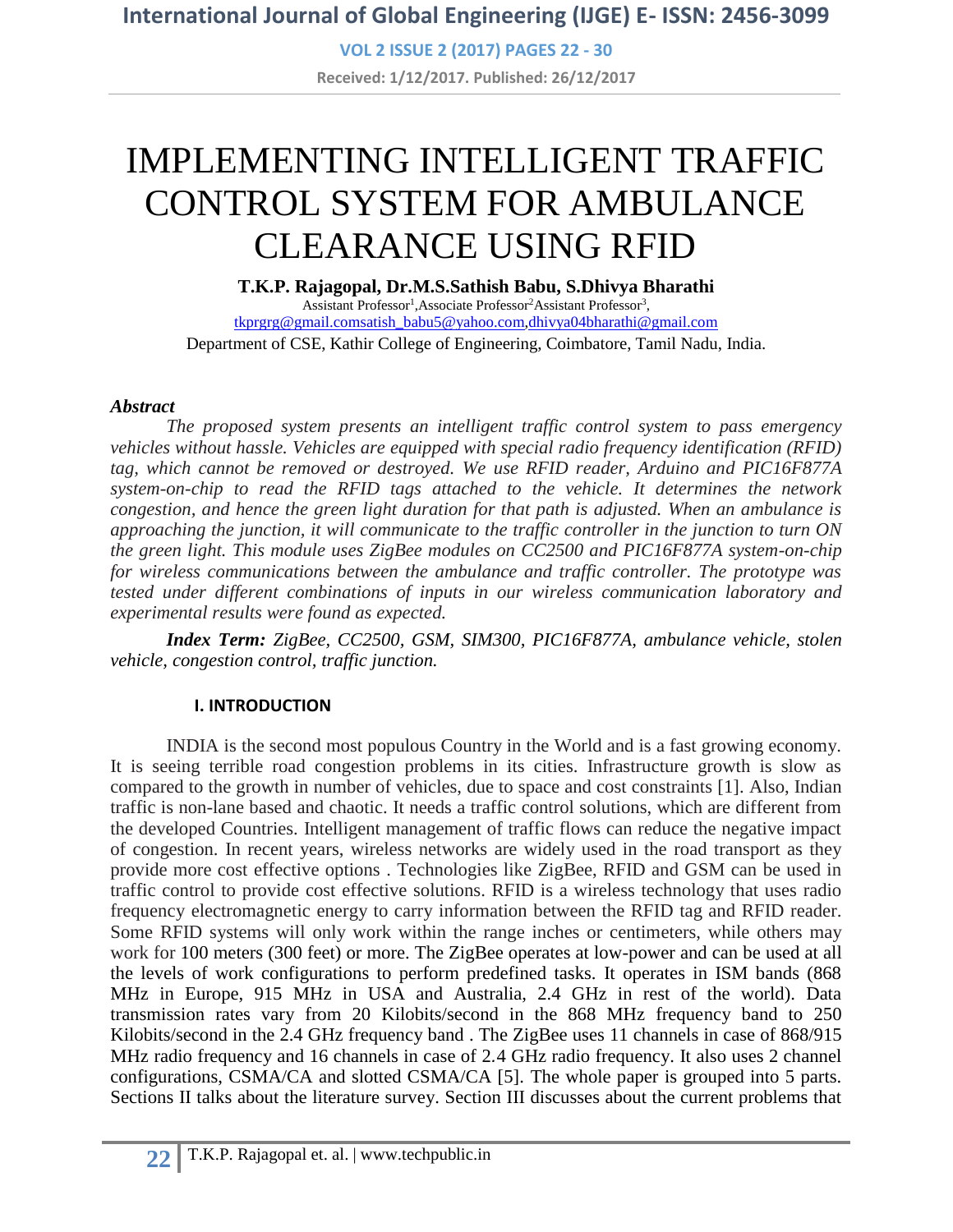**VOL 2 ISSUE 2 (2017) PAGES 22 - 30**

**Received: 1/12/2017. Published: 26/12/2017**

exist in making way to an ambulance and other vehicles. It also talks of how the proposed model will overcome the problems faced in developing Countries as well as developed countries. Section IV gives the implemen-tation details of the proposed model. Section V presents the enhancement of this work.

#### **II. LITERATURE SURVEY**

Traffic congestion is a major problem in cities of developing Countries like India. Growth in urban population and the middle-class segment contribute significantly to the rising number of vehicles in the cities. Hazel on roads eventually results in slow moving traffic, which increases the time of travel, thus stands-out as one of the major issues in cities. In, green wave system was discussed, which was used to provide clearance to any emergency vehicle by turning all the red lights to green on the path of the emergency vehicle, hence providing a complete green wave to the desired vehicle. A 'green wave' is the synchronization of the green phase of traffic signals. With a 'green wave' setup, a vehicle passing through a green signal will continue to receive green signals as it travels down the road. In addition to the green wave path, the system track a stolen vehicle when it passes through a traffic light.



In such cases, the queue of vehicles in a green wave grows in size until it becomes too large and some of the vehicles cannot reach the green lights in time and must stop. This is called oversaturation. The utilization of RFID movement control to maintain a strategic distance from issues that for the most part emerge with standard activity control frameworks, particularly those identified with picture preparing and shaft interference procedures are talked about. This RFID system manages multivehicle, multilane, multi street intersection regions. It gives an effective

.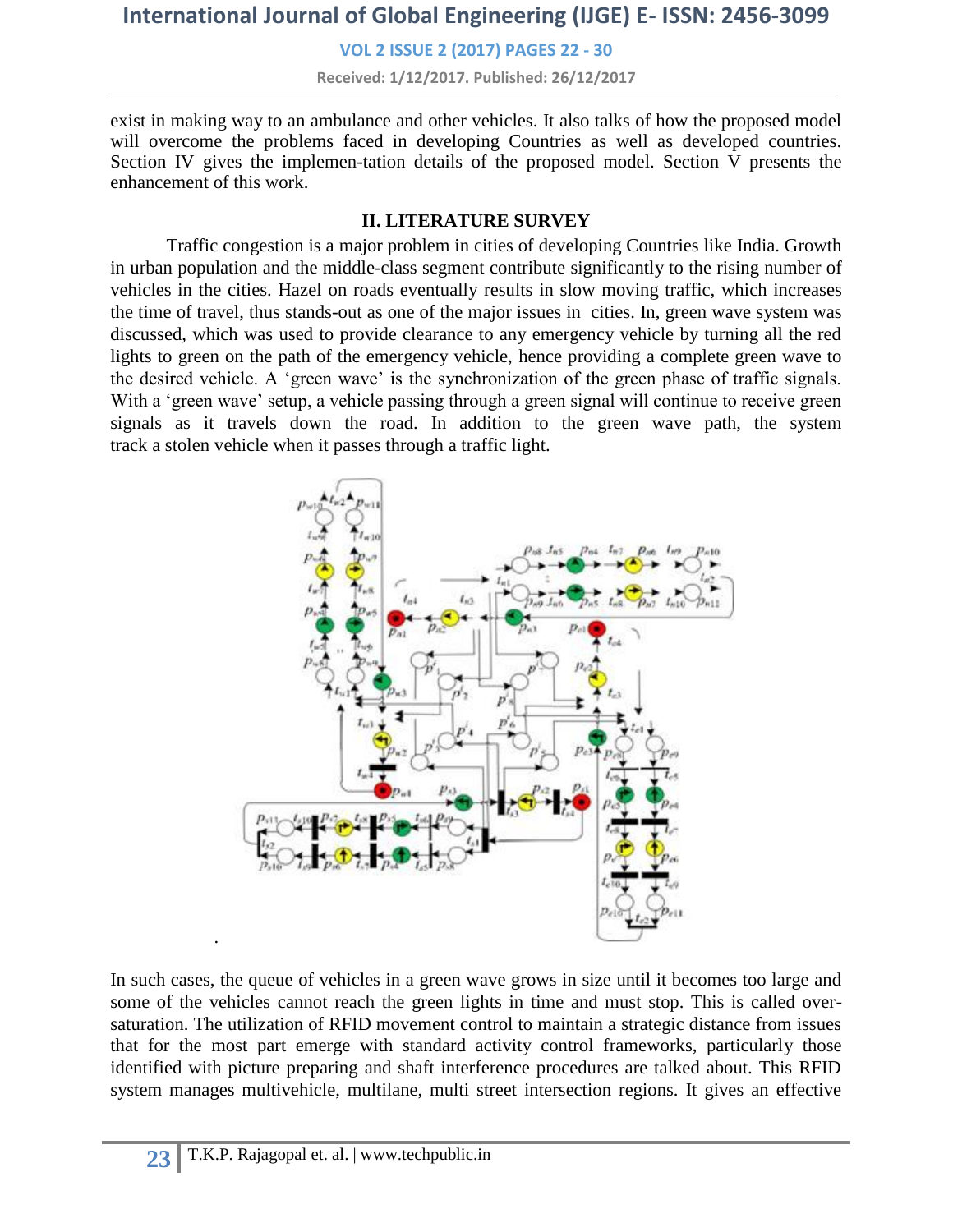**VOL 2 ISSUE 2 (2017) PAGES 22 - 30**

**Received: 1/12/2017. Published: 26/12/2017**

time administration plot, in which, a dynamic time plan is worked out progressively for the entry of each activity section. The constant activity of the framework imitates the judgment of a movement policeman on obligation. The quantity of vehicles in every segment and the directing are legitimacies, whereupon the estimations and the judgments are finished. The drawback of this work is that it doesn't examine what strategies are utilized for correspondence between the crisis vehicle and the movement flag controller. In, it proposed a RFID and GPS based programmed path leeway framework for rescue vehicle. The focal point of this work is to diminish the postponement in landing of the emergency vehicle to the healing facility via naturally clearing the path, in which, rescue vehicle is voyaging, before it achieves the activity flag. This can be accomplished by turning the movement motion, in the way of the emergency vehicle, to green when the rescue vehicle is at a specific separation from the activity intersection. The utilization of RFID recognizes the crisis and non-crisis cases, in this manner averting superfluous activity clog. The correspondence between the rescue vehicle and movement flag post is done through the handsets and GPS. The framework is completely robotized and requires no human intervention at the movement intersections. The impediment of this framework is it needs all the data about the beginning stage, end purpose of the movement. It may not work, if the rescue vehicle needs to take another course for a few reasons or if the beginning stage isn't known ahead of time. Movement is a basic issue of transportation framework in above all the urban areas of Countries. This is particularly valid for Countries like India and China, where the populace is expanding at higher rate as show in figure 1. For instance, Bangalore city, has seen an exceptional development in vehicle populace as of late. Therefore, huge numbers of the blood vessel streets and crossing points are working over the limit (i.e., v/c is more than 1) and normal trip speeds on a portion of the key streets in the focal territories are lower than 10 Km/h at the pinnacle hour. In, a portion of the primary difficulties are administration of in excess of 36,00,000 vehicles, yearly development of 7– 10% in rush hour gridlock, streets working at higher limit going from 1 to 4, travel speed under 10 Km/h at some focal regions in crest hours, inadequate or no parking spot for vehicles, set number of policemen. In, right now a video activity observation and checking framework charged in Bangalore city. It includes a manual examination of information by the activity administration group to decide the movement light term in every one of the intersection. It will impart the same to the nearby cops for the important activities.

#### **III.PROPOSED MODEL**

 From the current problem section, it can be seen that, existing technologies are insufficient to handle the problems of congestion control, emergency vehicle clearance, stolen vehicle detection, etc. To solve these problems, we propose to implement our Intelligent Traffic Control System. It mainly consists of three parts. First part contains automatic signal control system. Here, each vehicle is equipped with an RFID tag. When it comes in the range of RFID reader, it will send the signal to the Other two pins are used to energize transreceiver. It is used to transmit and receive the data at 9600 baud rate.

#### **A. ZigBee Module CC2500**

 The CC2500 is a RF module and has transreceiver, which gives a simple method to utilize RF correspondence at 2.4 GHz. Each CC2500 is outfitted with the microcontroller (PIC 16F877A), which contains Unique Identification Number (UIN). This UIN depends on the enrollment number of the vehicle. A standout amongst the most vital highlights is serial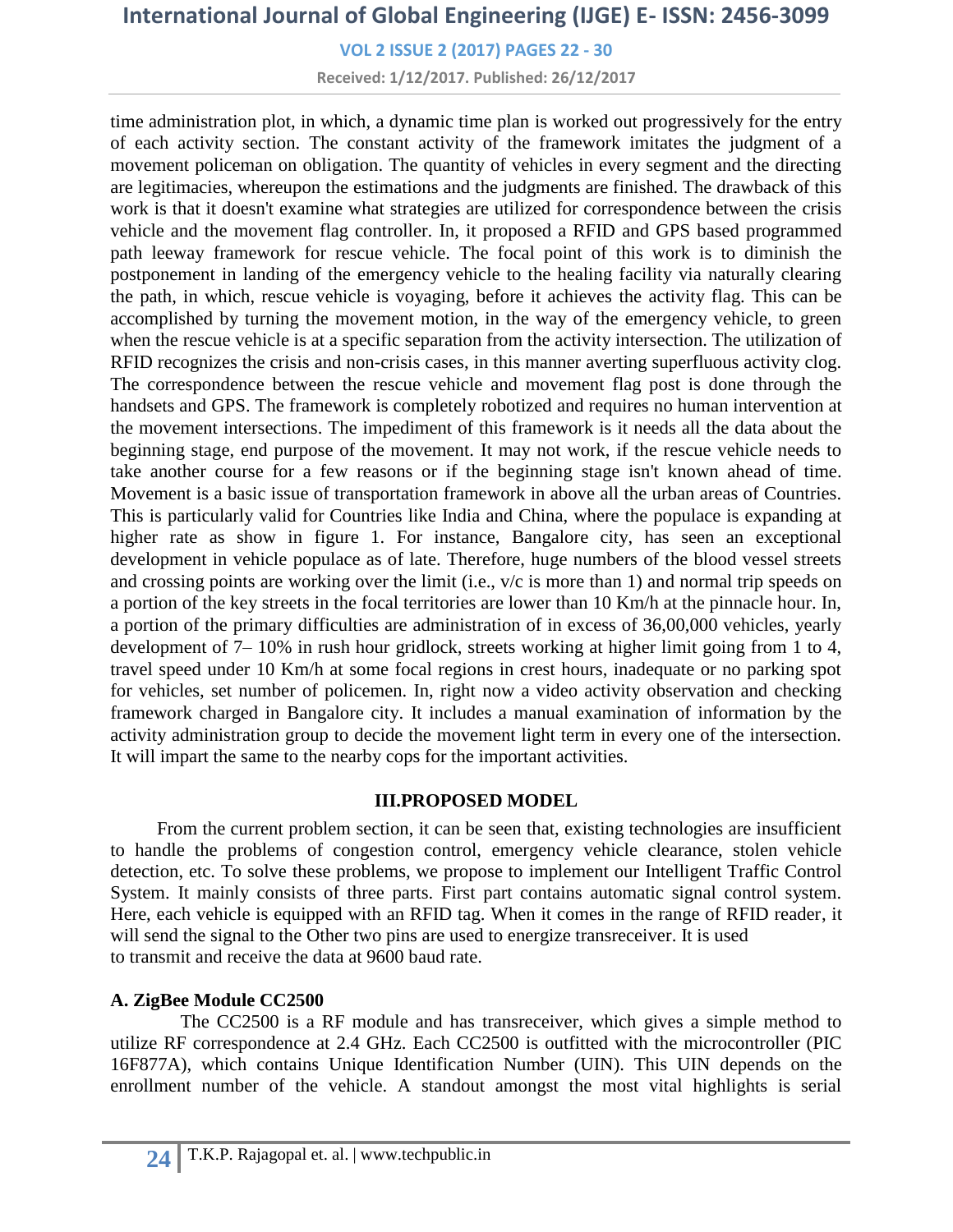**VOL 2 ISSUE 2 (2017) PAGES 22 - 30**

**Received: 1/12/2017. Published: 26/12/2017**

correspondence with no additional equipment and no additional coding. Thus, it is a transreceiver as it gives communication in the two bearings, however just a single course. (a)ZigBee module CC2500. (b)Pin outline of PIC16F877A. (c) GSM Module SIM300. (d) RFID reader– 125 kHz– TTL.



Fig. 2. PIN diagrams of different components used in our prototype.

Figure 4.1.a shows the image of transreceiver. Here, we uses CC2500 ZigBee module and it has transmission range of 20 meters.

#### **B. Microcontroller (PIC16F877A)**

Peripheral Interface Control (PIC) 16F series has a lot of advantages as compared to other series. It executes each instruction in less than 200 nanoseconds. It has 40 pins and has 8K program memory and 368 byte data memory. It is easy to store and send UINs. At the junction, it is easy to store large number of emergency vehicles. Before switching to green, it should satisfy all the conditions. Simple interrupt option gives the advantage like jump from one loop to another loop. It is easy to switch any time. It consumes less power and operates by vehicle battery itself without any extra hardware. Figure 2.b shows the PIN Diagram of PIC16F877A.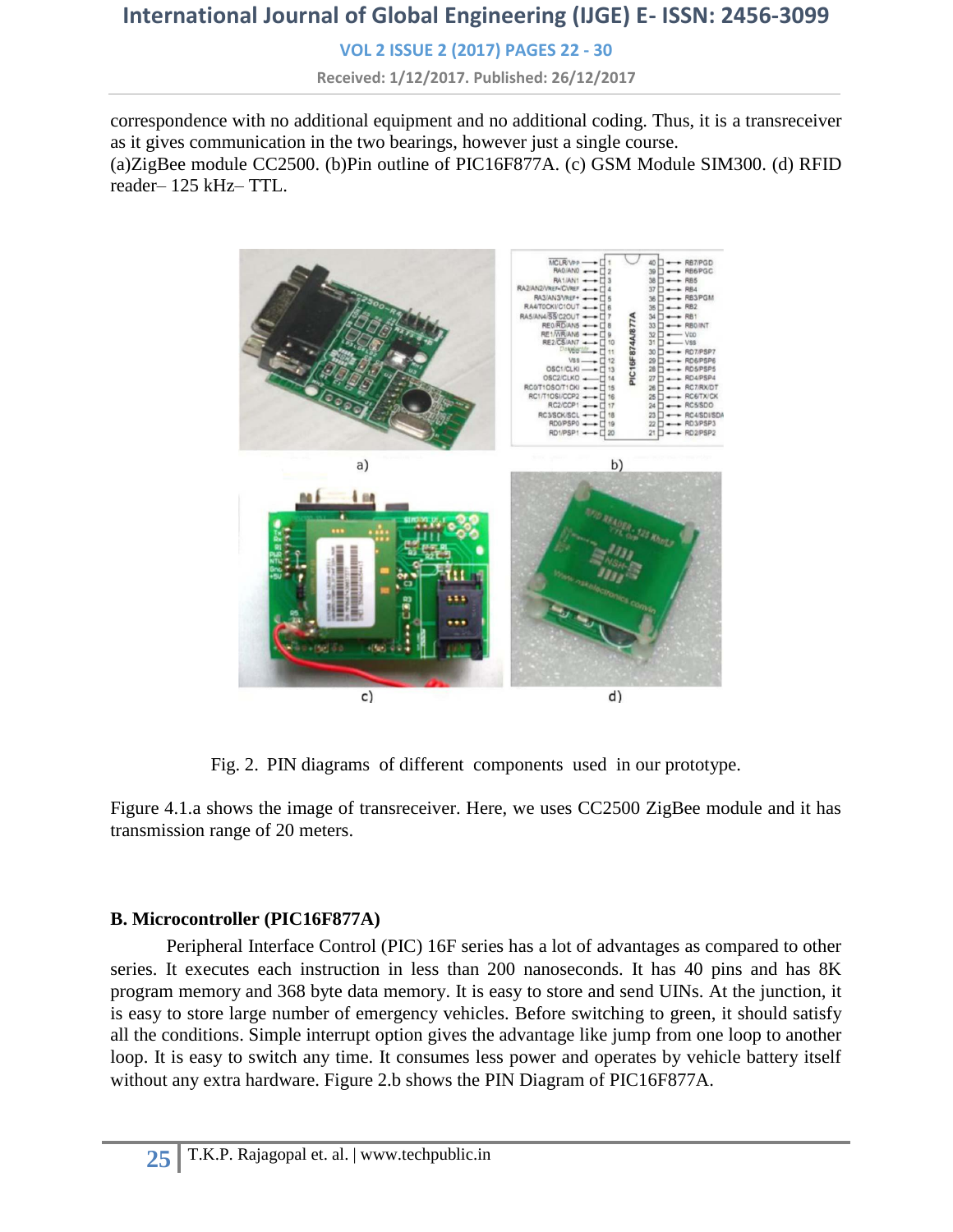**VOL 2 ISSUE 2 (2017) PAGES 22 - 30**

**Received: 1/12/2017. Published: 26/12/2017**

#### **C. GSM Module SIM 300**

 Here, a GSM modem is connected with the microcontroller. This allows the computer to use the GSM modem to communicate over the mobile network. These GSM modems are most frequently used to provide mobile Internet connectivity, many of them can also be used for sending and receiving SMS and MMS messages.

GSM modem must support an "extended AT command set" for sending/receiving SMS messages. GSM modems are a cost effective solution for receiving SMS messages, because the sender is paying for the message delivery. SIM 300 is designed for global market and it is a triband GSM engine. It works on frequencies EGSM 900 MHz, DCS 1800 MHz and PCS 1900 MHz. SIM300 features GPRS multi-slot class 10/ class 8 (optional) and supports the GPRS coding schemes. This GSM modem is a highly flexible plug and play quad band GSM modem, interface to RS232, it supports features like voice, data, SMS, GPRS and integrated TCP/IP stack. It is controlled via AT commands (GSM 07.07,07.05 and enhanced AT commands). It uses AC – DC power adaptor with following ratings DC Voltage: 12V/1A.

#### **D. RFID Reader–125 kHz–TTL**

Radio Frequency Identification (RFID) is an IT system that transmits signals without the presence of physical gadgets in wireless communication. It is categorized under automatic identification technology, which is well established protocol. The working of an RFID system is very simple. The system utilizes tags that are attached to various components to be tracked. The tags store data and information concerning the details of the product of things to be traced. The reader reads the radio frequency and identifies the tags. The antenna provides the means for the integrated circuit to transmit its information to the reader. There are two types of RFID categories, active and passive tags. The tags that do not utilize power are referred to as passive and they are driven by an antenna that enables the tag to receive electromagnetic waves from a reader. On the contrary, active tags rely on power and they have inbuilt power sources that enable it to send and receive signals from RFID reader. RFID range depends on transmit power, receive sensitivity and efficiency, antenna, frequency, tag orientations, surroundings. Typically, the RFID range is from a few centimeters to over hundred meters. RFID reader uses frequency 125 KHz with a range of 10 cm.

#### **IV. WORKING MODEL**

#### **A. Automatic Signal Control System**

In this module, for experiment purpose, we have used passive RFID tags and RFID reader with frequency 125 KHz. RFID tag, when vehicle comes in the range of the receiver will transmit the unique RFID to the reader. The microcontroller connected to the RFID reader will count the RFID tags read in 2 minute duration. For testing purpose, if the count is more than 10, the green light duration is set to 30 seconds, if count is between 5 and 9, the green light duration is set to 20 seconds. If the count is less than 5, the green light duration is set to 10 seconds. The red light duration will be for 10 seconds and orange light duration will be for 2 seconds. Figure 3 implementation for automatic signal control and stolen vehicle detection system.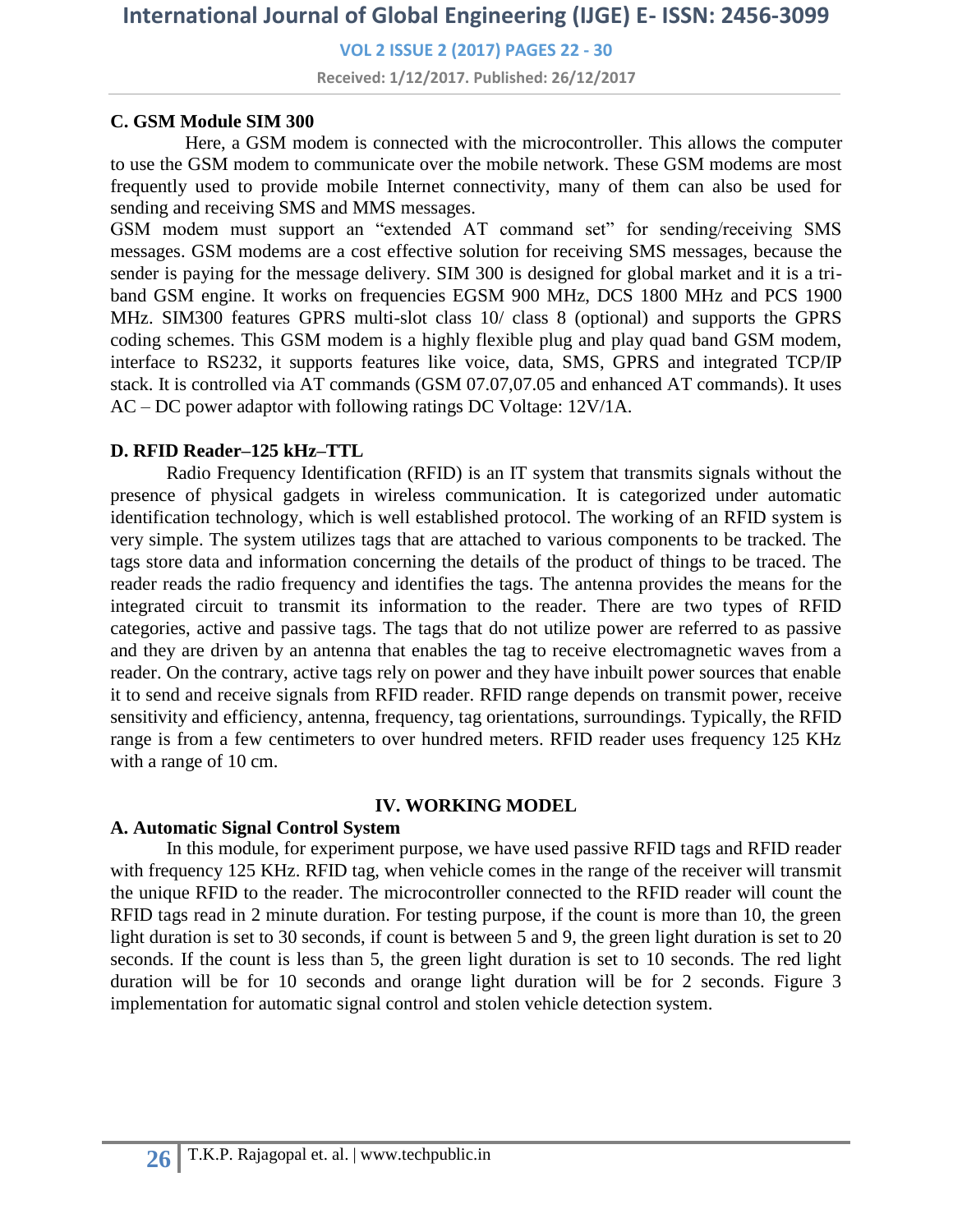**VOL 2 ISSUE 2 (2017) PAGES 22 - 30 Received: 1/12/2017. Published: 26/12/2017**



Fig. 3(a). Implementation for automatic signal control Graph



Fig. 3(b). Implementation for automatic signal control and stolen vehicle detection system. (a) Block diagram for automatic signal control system.

### **B. Emergency Vehicle Clearance System**

In this module, there are 2 sections, initial segment which is ZigBee transmitter is set in the crisis vehicle. At the point Proposed model images transmitter and receiver. (a) Pole status at different condition. (b) Transmitter (ZigBee). (c)



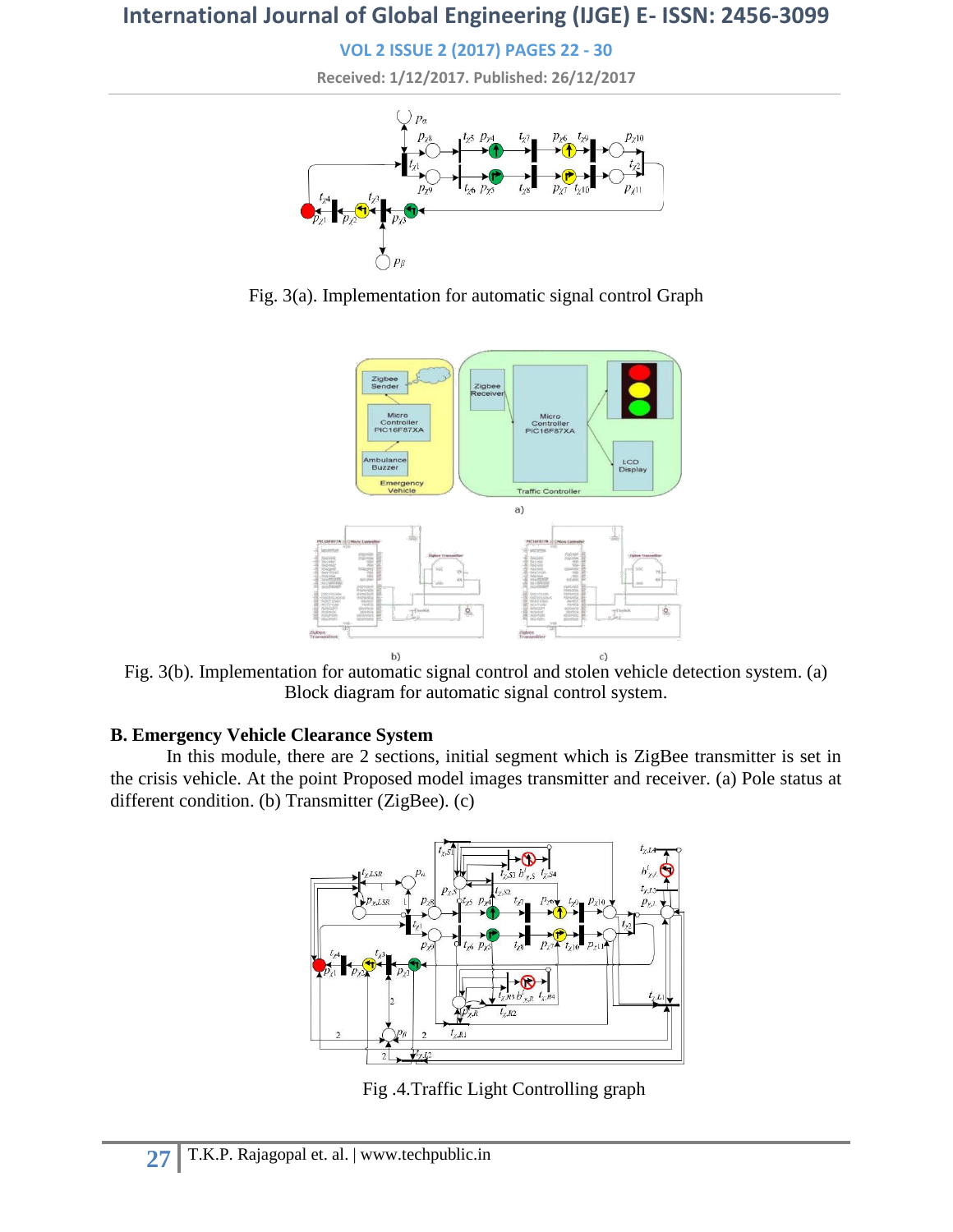**VOL 2 ISSUE 2 (2017) PAGES 22 - 30 Received: 1/12/2017. Published: 26/12/2017**

LCD display at receiver. Detailed image of receiver. (e) When stolen vehicle is detected. (f) Working model.when the switch is squeezed, it will transmit the flag. The signal contains one of a kind id and security code. The transmitter contains PIC16F877A microcontroller and ZigBee module. The microcontroller sends the summons and information to the ZigBee through serial correspondence. Second part is the collector, which is put at movement post. It additionally contains PIC16F877A microcontroller and ZigBee module. The recipient thinks about the security code got to the security code introduce in its database. In the event that it matches, at that point it will turn the green light on. For testing reason, we utilized short range RFID peruser in our model. To start with, the collector part is turned on. The red and green flag will on for 10 seconds term and orange light will be on for 2 seconds length consistently. Furthermore, we bring the RFID of stolen vehicle into the scope of RFID peruser. At that point the flag will swing to red for term of 30 seconds and a SMS is gotten. Thirdly, we bring 12 RFIDs into the scope of RFID peruser, and after that the green light length will change to 30 seconds.



Fig.5. A LiveLock Preventional Model Graph



Fig.6. Flow-density relationship for the generalized CTM [22].

Fourthly, we bring a crisis vehicle conveying ZigBee transmitter into the scope of ZigBee recipient, and after that the movement light will change to green till the collector gets the ZigBee motion as appeared. demonstrates the pictures of various parts and featured highlights of the proposed work. demonstrates the flag post introduced in intersection. In the default condition, red and green light will set for 10 seconds. The day and age will be shifted by the activity conditions, stolen vehicle, and crisis vehicle. Figure 5.b demonstrates the transmitter part is put in the rescue vehicle. It transmits ZigBee flag constantly. Figure 5.c demonstrates the LCD show status at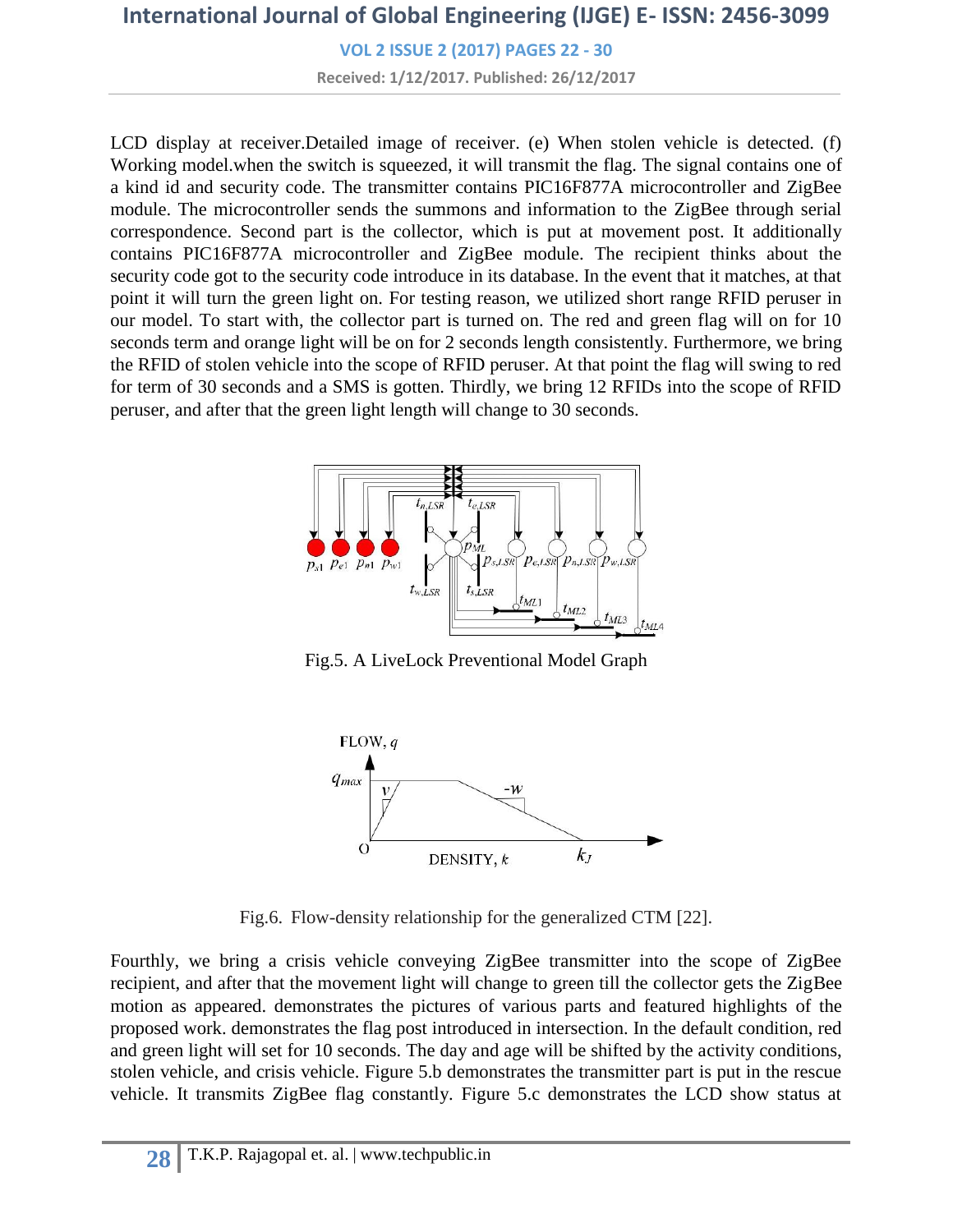**VOL 2 ISSUE 2 (2017) PAGES 22 - 30**

**Received: 1/12/2017. Published: 26/12/2017**

various conditions (in that figure one is typical conjunction picture (movement flag running according to the default era) and another is LCD show status, when a rescue vehicle drawing close to intersection. Figure 5.d demonstrates the real associations of various segments like RFID, GSM, ZigBee, interfacing diverse microcontrollers. Figure 5.e demonstrates the status refreshed at the season of stolen vehicle is found. The stolen vehicle RFID number ought to be refreshed in the database. On the off chance that stolen vehicle is discovered, at that point it will instantly turn on red light in the flag. It sends promptly a message to approved individual. Figure 5.f demonstrates the working model of the proposed work.

#### **V.CONCLUSION AND ENHANCEMENTS**

With programmed movement flag control in view of the activity thickness in the course, the manual exertion with respect to the activity policeman is spared. As the whole framework is robotized, it requires less human mediation. With stolen vehicle identification, the flag naturally swings to red, so the cop can make suitable move, on the off chance that he/she is available at the intersection. Additionally SMS will be sent so they can plan to get the stolen vehicle at the following conceivable intersections. Crisis vehicles like emergency vehicle, fire trucks, need to achieve their goals at the most punctual. On the off chance that they invest a ton of energy in congested roads, valuable existences of numerous individuals might be in risk. With crisis vehicle leeway, the movement flag swings to green as long as the crisis vehicle is holding up in the rush hour gridlock intersection. The flag swings to red, simply after the crisis vehicle goes through. Assist upgrades should be possible to the model by testing it with longer range RFID perusers. Additionally GPS can be set into the stolen vehicle recognition module, so the correct area of stolen vehicle is known. As of now, we have executed framework by thinking about one street of the activity intersection. It can be enhanced by stretching out to every one of the streets in a multi-street intersection.

#### **REFERENCES**

[1] G. Varaprasad and R. S. D. Wahidabanu, "Flexible routing algorithm for vehicular area networks," in Proc. IEEE Conf. Intell. Transp. Syst. Telecommun., Osaka, Japan, 2010, pp. 30–38.

[2] B. P. Gokulan and D. Srinivasan, "Distributed geometric fuzzy mul-tiagent urban traffic signal control," IEEE Trans. Intell. Transp. Syst., vol. 11, no. 3, pp. 714–727, Sep. 2010.

[3] K. Sridharamurthy, A. P. Govinda, J. D. Gopal, and G. Vara-prasad, "Violation detection method for vehicular ad hoc network-ing," Security Commun. Netw., to be published. [Online]. Available: http://onlinelibrary.wiley.com/doi/10.1002/sec.427/abstract

[4] M. Abdoos, N. Mozayani, and A. L. C. Bazzan, "Traffic light control in nonstationary environments based on multi agent Q-learning," in Proc. 14th Int. IEEE Conf. Intell. Transp. Syst., Oct. 2011, pp. 580–1585.

[5] ZigBee Specifications, ZigBee Alliance IEEE Standard 802.15.4k2013, 2014. [Online]. Available: http://www.zigbee.org/Specifications.aspx